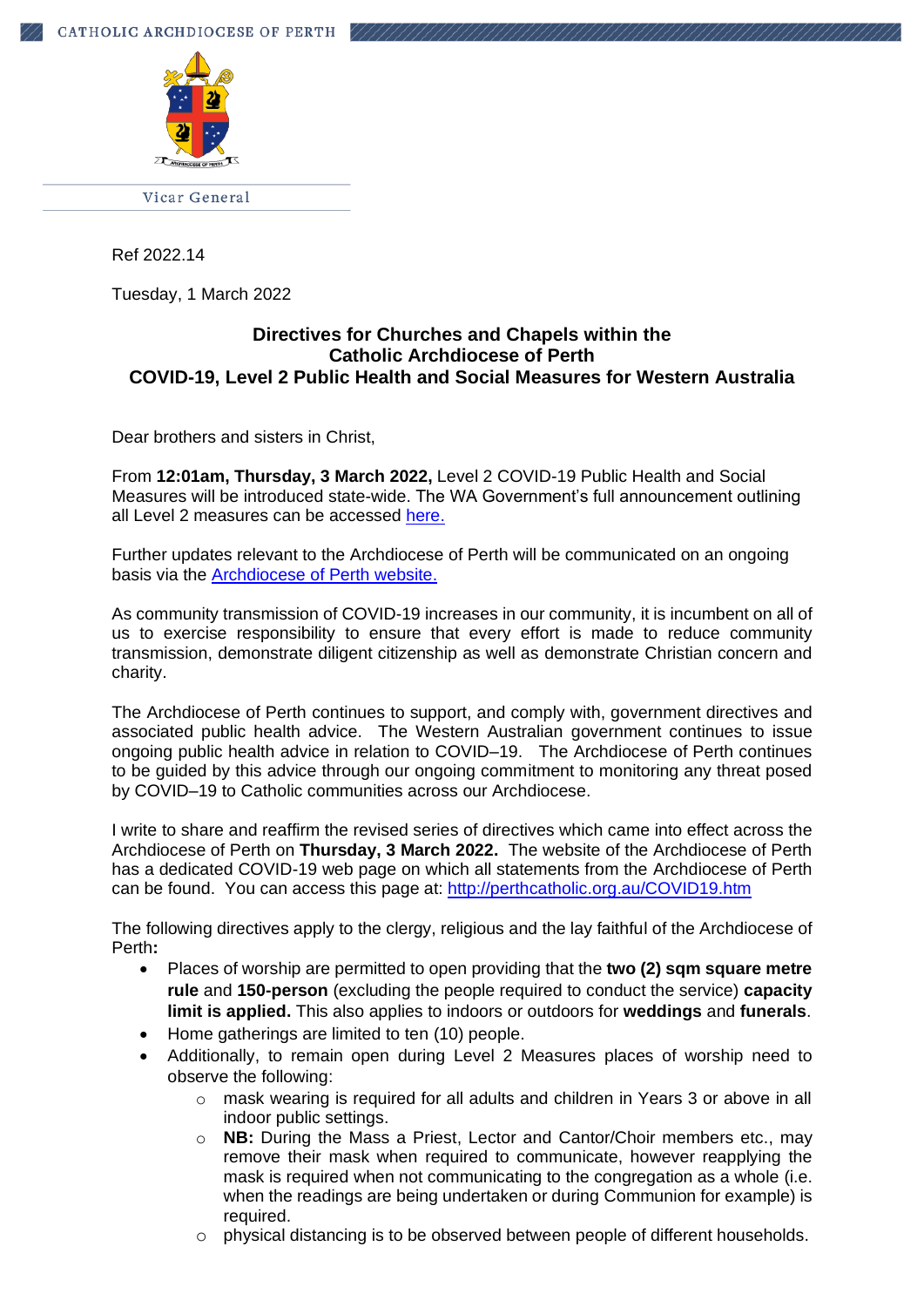

- o places of worship are to maintain public hygiene and frequent cleaning.
- **COVID Safety Plans**: Places of worship must ensure that their COVID Safety Plan is available for inspection by authorised officers.
	- o If your parish has multiple churches/premises, you must prepare a COVID Safety Plan for each church/premise.
	- o Each place of worship must display a COVID Safety Plan certificate at an entry point to the place of worship
- **Contact Registers:** Places of worship are required to have and maintain a SafeWA Contact Register (QR Code and Manual contact register) which must be visible to parishioners and visitors.
- **Seating at Places of Worship**: maintain a minimum of **two (2) square metres** per person and not exceed the **150-people capacity limit**.
- Physical distancing of **one (1) person per two (2) square metres** must be observed inside each place of worship. Available seating must be clearly marked with signage to assist in maintaining physical distancing.
- Hand sanitizers are to be available at each entrance of a place of worship.
- Clear guidelines must be put in place to direct people on how to enter and exit the place of worship to ensure that this is done systematically.
- Holy Water fonts/stoups in places of worship are to remain empty.
- Pews, seats, seatbacks, top rails, kneelers, doors, doorknobs, microphones, sacristies, toilets/bathrooms and all other communal areas are to be cleaned, wiped down and sanitised regularly.
- Parish newsletters or bulletins should not be re-used. Sufficient copies should be made to ensure that people get copies, but then they must either take them home or dispose of them.
- Hymnals or shared copies of texts are not to be used.
- Persons who feel unwell, who have flu/respiratory symptoms, elevated body temperatures or who have been in contact in the previous fourteen (14) days with persons suspected to have, or who have been diagnosed with COVID-19, are not permitted to enter places of worship.
- **St Mary's Cathedral, Perth:** please refer to the St Mary's Cathedral website and social media pages for updates relevant to the Cathedral: <https://stmaryscathedralperth.com.au/>

# **Celebration of the Sacraments of the Church**

- Preparations for, and the celebration of, First Reconciliation (school-aged children) and First Holy Communion (school-aged children) may continue. **Physical distancing of one (1) person per two (2) square metres** must be observed inside the church or chapel. Available seating must be clearly marked with signage to assist in maintaining a physical distance of 1.5 metres between people of other households. A **150-person** (excluding the people required to conduct the service) **capacity limit also applies.**
- The preparation of school-aged children for the Sacrament of Confirmation can continue.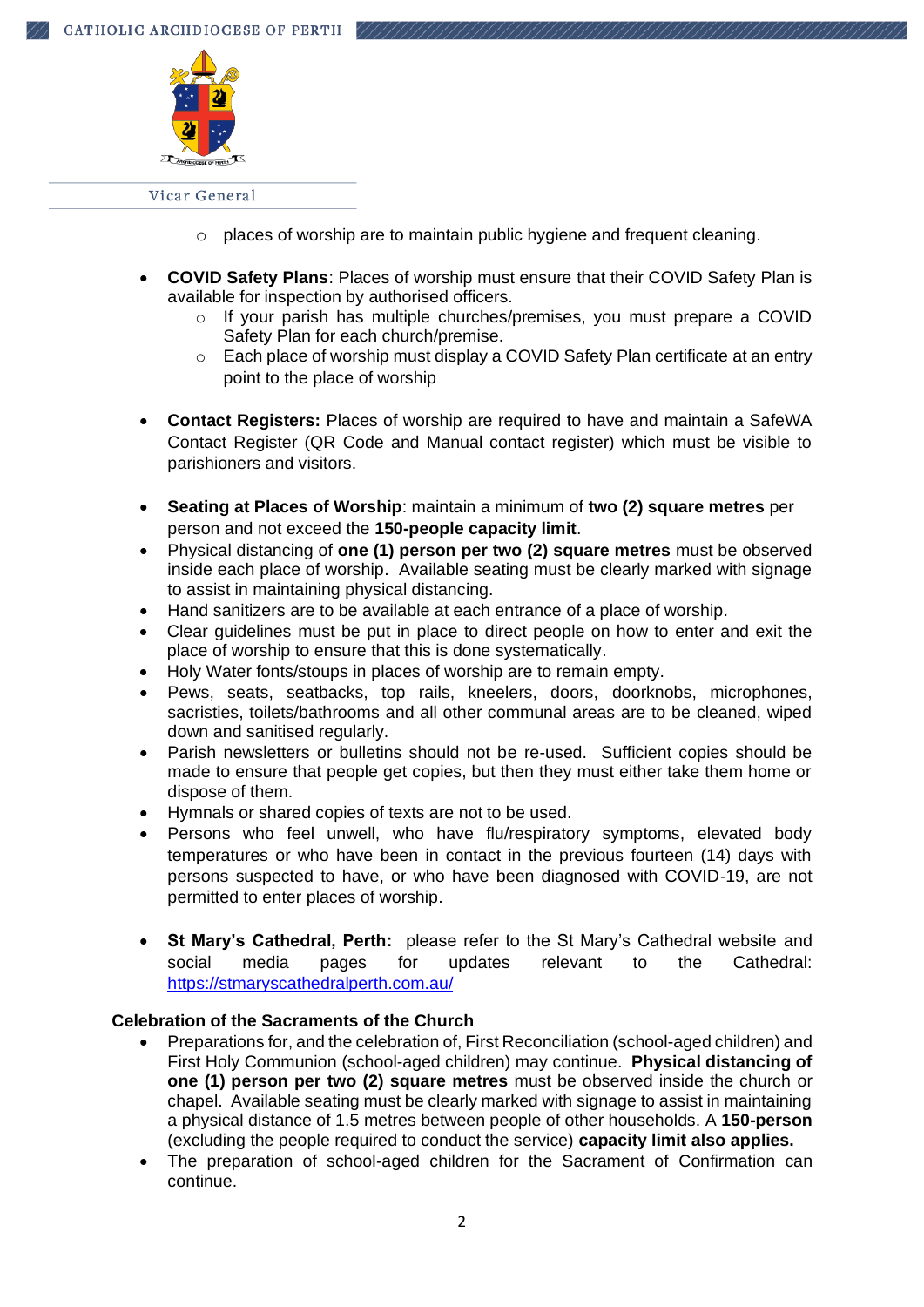

- Individual parishes may choose to celebrate the Rite of Initiation with RCIA Elect and candidates.
- There should be **two (2) square metres** of floor space per person with each person practicing physical distancing with persons of other households.

# **Rite of Christian Initiation (RCIA)**

- Individual parishes may choose to celebrate the Rite of Initiation with RCIA Elect and candidates.
- Please contact Dr Carmel Suart, Director of the Office of Christian Initiation, on either 08 6104 3696 or [christian.initiation@perthcatholic.org.au](mailto:christian.initiation@perthcatholic.org.au) for any queries in relation to RCIA.

### **Baptism**

- The number of people that can attend a Baptism will be determined by the maximum capacity of each place of worship, based on **two (2) square metres** of floor space per person and may not exceed the **maximum capacity of 150-people.**
- Fresh baptismal water must be used for each candidate.
- Full immersion baptism is prohibited unless the water in the baptismal pool is drained between candidates. The baptismal pool must subsequently be cleaned and disinfected after each full immersion.
- For the anointing with Chrism and the Oil of Catechumens at baptism, the celebrant should use cotton balls with a separate one for each candidate. These cotton balls must be disposed of appropriately after the celebration.
- There should be **two (2) square metres** of floor space per person with each person practicing physical distancing with persons of other households.

### **Confessions**

- Priests can provide opportunities for the Sacrament of Reconciliation, according to the First Rite.
- The Sacrament of Reconciliation is to occur in a well-ventilated space and with appropriate social distancing being maintained at all times, including the absolution. The Sacrament can be celebrated in the sanctuary but provision for anonymity should be made.
- There should be **two (2) square metres** of floor space per person with each person practicing physical distancing with persons of other households.

### **Masses**

In light of the **two (2) square metre** rule under Level 2 Public Health and Social Measures, it may be necessary for Parish Priests to implement revised weekday and weekend Mass timetables. Parishes are to put in place procedures to ensure that numbers of attendees at all Masses conform to the directives of the Western Australian Government. The faithful continue to be dispensed from their obligation to attend Sunday Mass. Parishes are encouraged to continue live streaming Masses.

- Allocated seating for each member of the congregation is to be clearly indicated through the use of signage.
- In view of the now long-standing practice of receiving Holy Communion in the hand, all Catholics receiving Holy Communion at Masses celebrated in the Ordinary Form of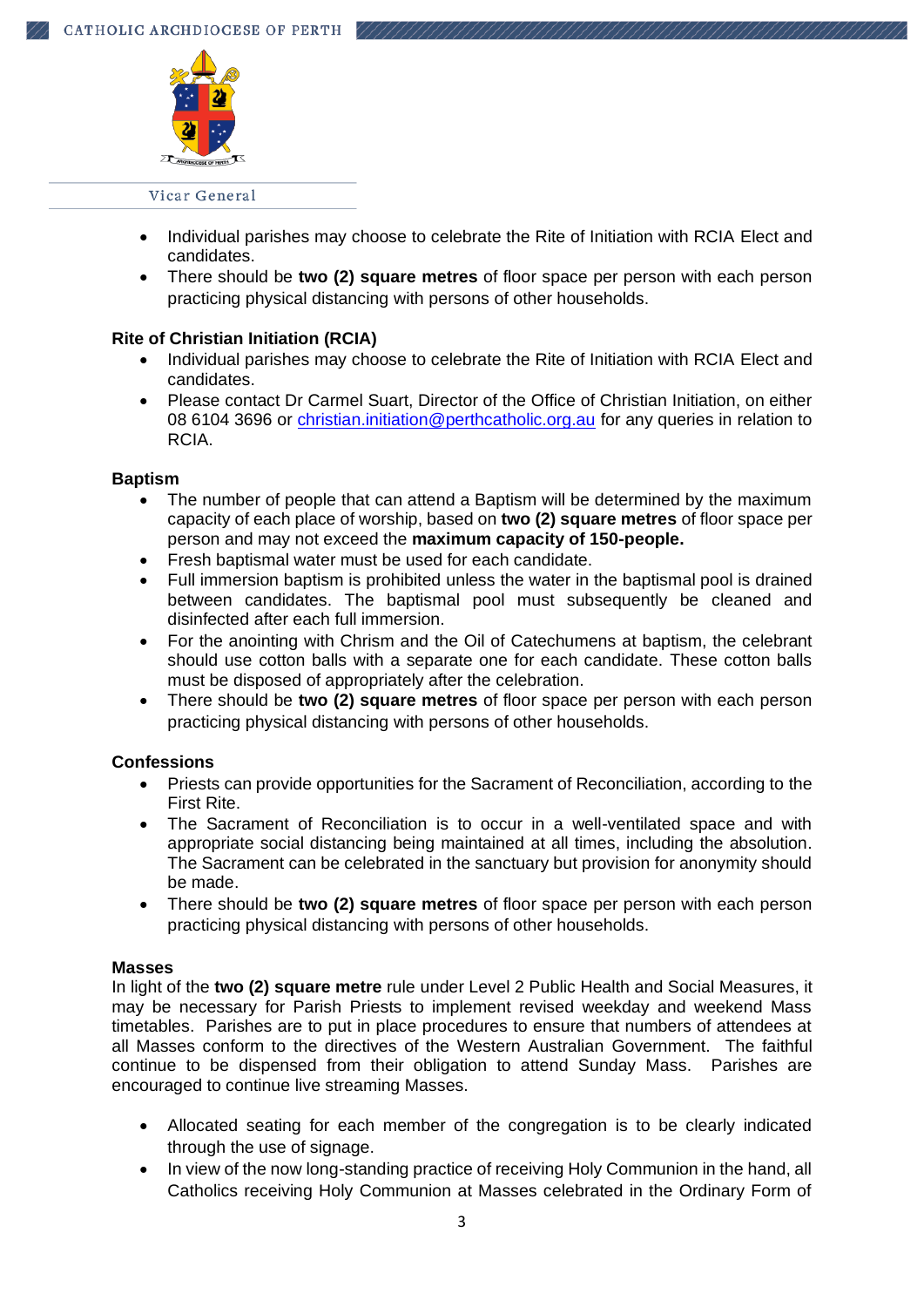

the Roman Rite are very strongly encouraged, out of concern for the health of others including the celebrant and other ministers, to refrain from receiving Holy Communion on the tongue.

- Offertory gifts are to be in closed vessels or, where this is not possible, vessels should be appropriately covered.
- Offertory processions and Gospel processions are to be omitted.
- The Sign of Peace is to be given without physical contact.
- Collections are not to be taken up during the Mass. Churches and chapels can install boxes or containers for offerings at the entrance to the church or wherever they decide to be appropriate.
- The Precious Blood is not to be shared from the chalice at any Masses and is reserved to the celebrant(s) only. The celebrant and concelebrants are to receive from the chalice by intinction.
- All Priests, Acolytes and Extraordinary Ministers of Holy Communion are to wash their hands in soap and water, or are to use an alcohol-based hand sanitiser both immediately before and immediately after the distribution of Holy Communion.
- Physical distancing between people of separate households in the Communion Procession is to be observed. Places of worship may wish to dedicate ushers to facilitate the movement of people at the time Communion is distributed.
- Pews, seats, seatbacks, top rail and kneelers are to be wiped down and sanitised regularly.
- The pulpit, lectern, credence table, ministers' seats and anything handled by multiple people is to be wiped down and sanitised regularly.
- Church ushers may need to remind parishioners and the faithful to maintain social distancing whether they are entering or exiting a church or chapel for Mass or in the Communion Procession.
- There should be **two (2) square metres** of floor space per person with each person practicing physical distancing with persons of other households.
- Delegation for the individual celebration of Confirmation is to be requested from the Office of the Vicar General.

### **Weddings**

- Places of worship are permitted to celebrate weddings.
- There must **be two (2) square metres** of floor space per person with each person practicing **physical distancing. A capacity limit of 150-people (excluding the people required to conduct the service) applies**.

### **Funerals**

- Places of worship are permitted to celebrate funerals.
- There should be **two (2) square metres** of floor space per person with each person practicing physical distancing. **A capacity limit of 150-people (excluding the people required to conduct the service) also applies.**